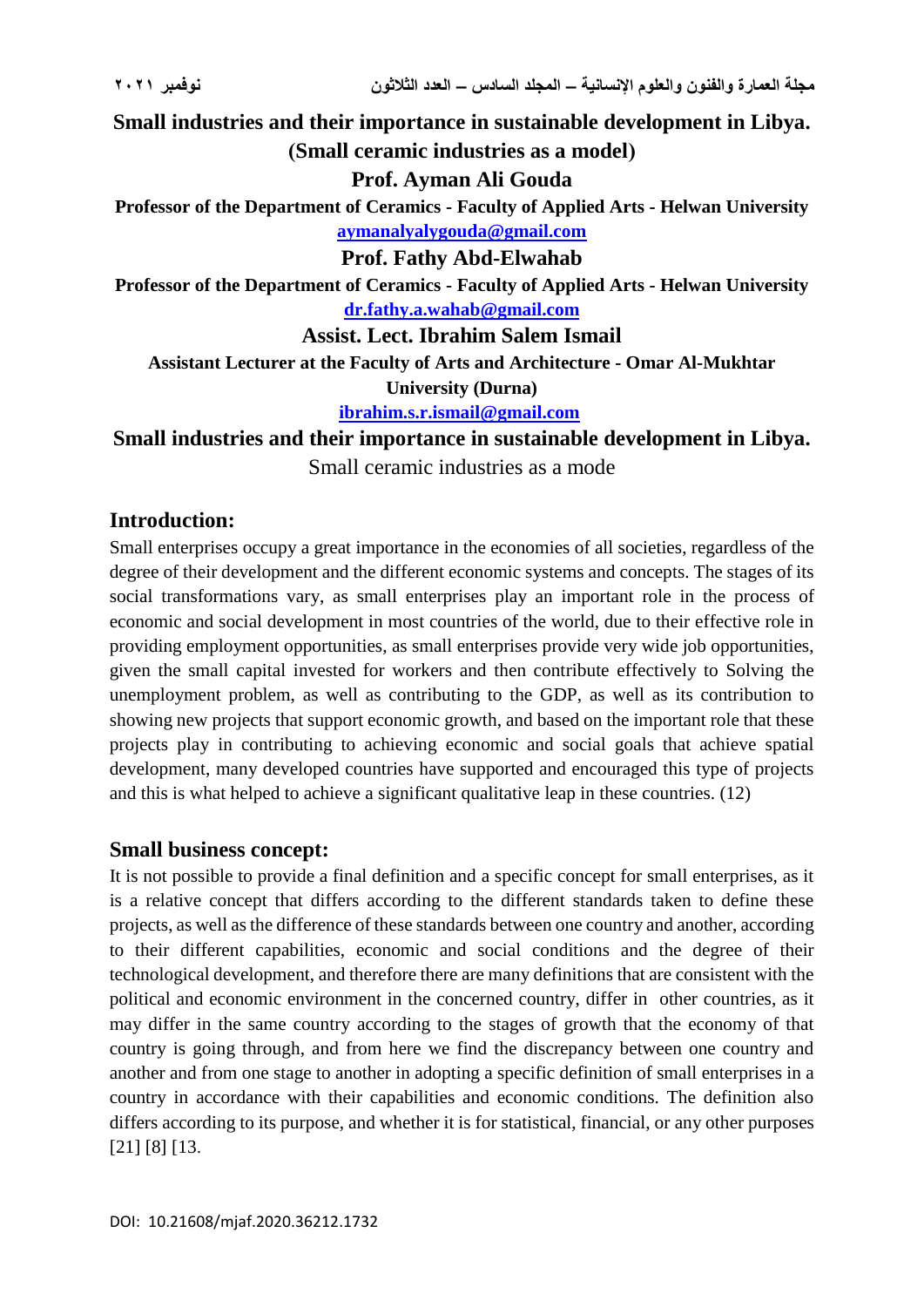.

## **Definition of small enterprises:**

The United Nations Industrial Development Organization (UNIDO) defines small enterprises as those projects managed by one owner, and takes full responsibility for their long-term (strategic) and short-term (tactical) dimensions, and the number of its employees ranges between 10-50 workers.

The Small Business Administration (SBN) also defined a small business as an independently owned and managed company that is not controlling in its field of work and is often small in size in terms of annual sales and the number of employees compared to other companies in the industry.

The US Committee for Economic Development has developed a definition of the project that included many characteristics for this type of project, as it defined a small project as that project that must meet two conditions or at least two of the following characteristics:

1- Management independence: the project manager is himself the project owner.

2- Capital: It is provided by the individual owner or by a small group of owners [15.

The conclusion of the previous definitions is that; it is a group of enterprises that produce smallscale production, use small capital, and employ a limited number of manpower. This definition extends to include crafts, small factories and cottage industries [18

# **Advantages of small industries:**

Small projects are characterized by many characteristics, the most important of which are:

1 - Low production capacity: technological development helped the possibility of fragmentation of production processes, and thus it allowed developing countries to enter into productive areas.

2 -Low wages: Small enterprises are characterized by low wages and not being affected by the institutional factors that lead to higher wages in large projects.

3 - Decreasing the absolute size of the capital: Small enterprises are characterized by a low absolute size of capital, which is consistent with the desire of investors in most developing countries.

4 - Dependence on local raw materials: The majority of small enterprises depend on local raw materials, and then the need for importing decreases, and this has a positive impact on the trade balance.

5 - Achieving the geographical spread of industrial settlement: These projects are considered a means of spreading industrial settlement geographically through the geographical spread of industrial projects in which the spirit of competition prevails.

6 -Providing job opportunities: Because of these projects' use of uncomplicated production and operation methods, they help to provide job opportunities for the largest number of workers, as well as allow rapprochement and direct interaction between their owners and their workers.

7 - Training centers: Small enterprises are considered self-training centers for their owners and workers, given that they practice their work continuously in the midst of production processes, which leads to their acquisition of more information, knowledge and experience, which qualifies them to lead investment operations in the future that exceed the size of their current institution [8.

8 - Adaptability: with the new changes through increasing capacity for new innovation, as well as ease and freedom to enter and exit the market.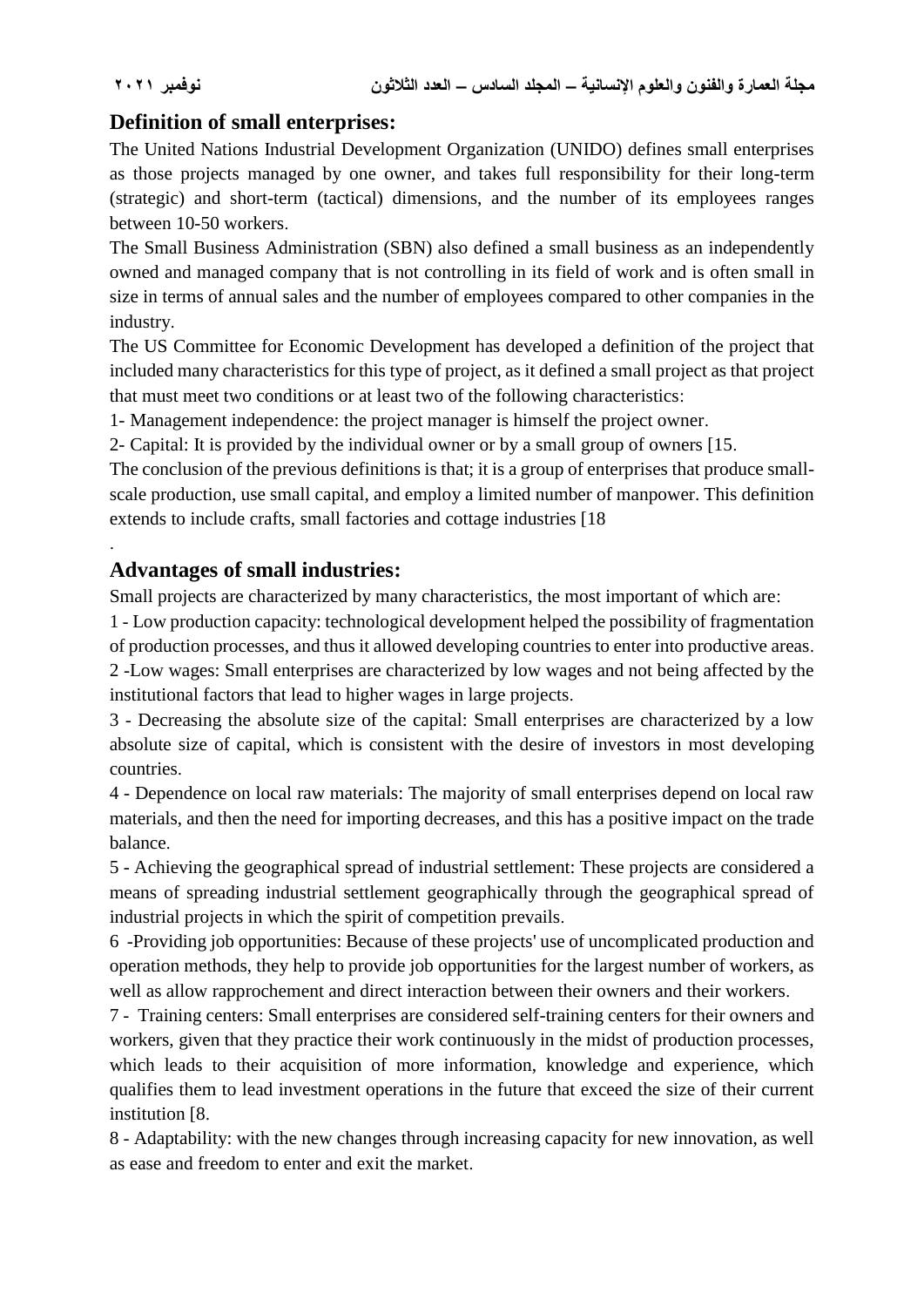9- High production quality: Given the dependence of small enterprises on specific and specialized fields of work, their production is often characterized by accuracy and quality because quality and accuracy are the presumption of specialization and focus of work, because work in small enterprises depends on the skill of craftsmanship and design of production. [12]  $[14]$ 

## **The importance of small industries:**

The importance of the small enterprises sector lies in the ability of this sector to contribute effectively to the development process and to achieve a set of economic and social goals, and to develop, support and develop small enterprises. Interest in these projects is due to the following:

 It is considered the most important mechanism of technological development in terms of its ability to develop and update production processes faster and at a lower cost.

 It has an effective role in achieving balanced and sustainable economic and social development.

- It is considered the nucleus of most of the major industries.
- It is characterized by ease of establishment and small size of investment required, which makes it a good vessel for attracting the savings of small investors.
- It contributes to the distribution of income and the achievement of a balanced spatial development.
- It depends on the techniques of high labor intensity.
- Help to transfer, localize, and facilitate response to economic and technical changes at the lowest cost.
- It helps to increase exports as a result of global competition.
- It represents the main base for the private sector and preserves the heritage works (craft / handicraft).
- It helps large projects in some marketing activities, which leads to lower marketing costs.
- Produces goods and services that large projects cannot produce for economic considerations.
- It can be a source of innovation and transition to work on large projects.
- It reduces gaps in the social fabric.
- Limiting the phenomenon of migration to cities, due to its importance as a key player in spatial development. [2]

## **The extent to which small industries are linked to sustainable development:**

The concept of sustainable development: It was stated in the report of the World Commission for Environment and Development headed by Brunt land, issued in 1987, in which it was stated that; sustainable development is the development that meets the needs of the present without exhausting the ability of future generations to provide for their own needs, as defined by the United Nations as development that can last forever or at least for a very long time.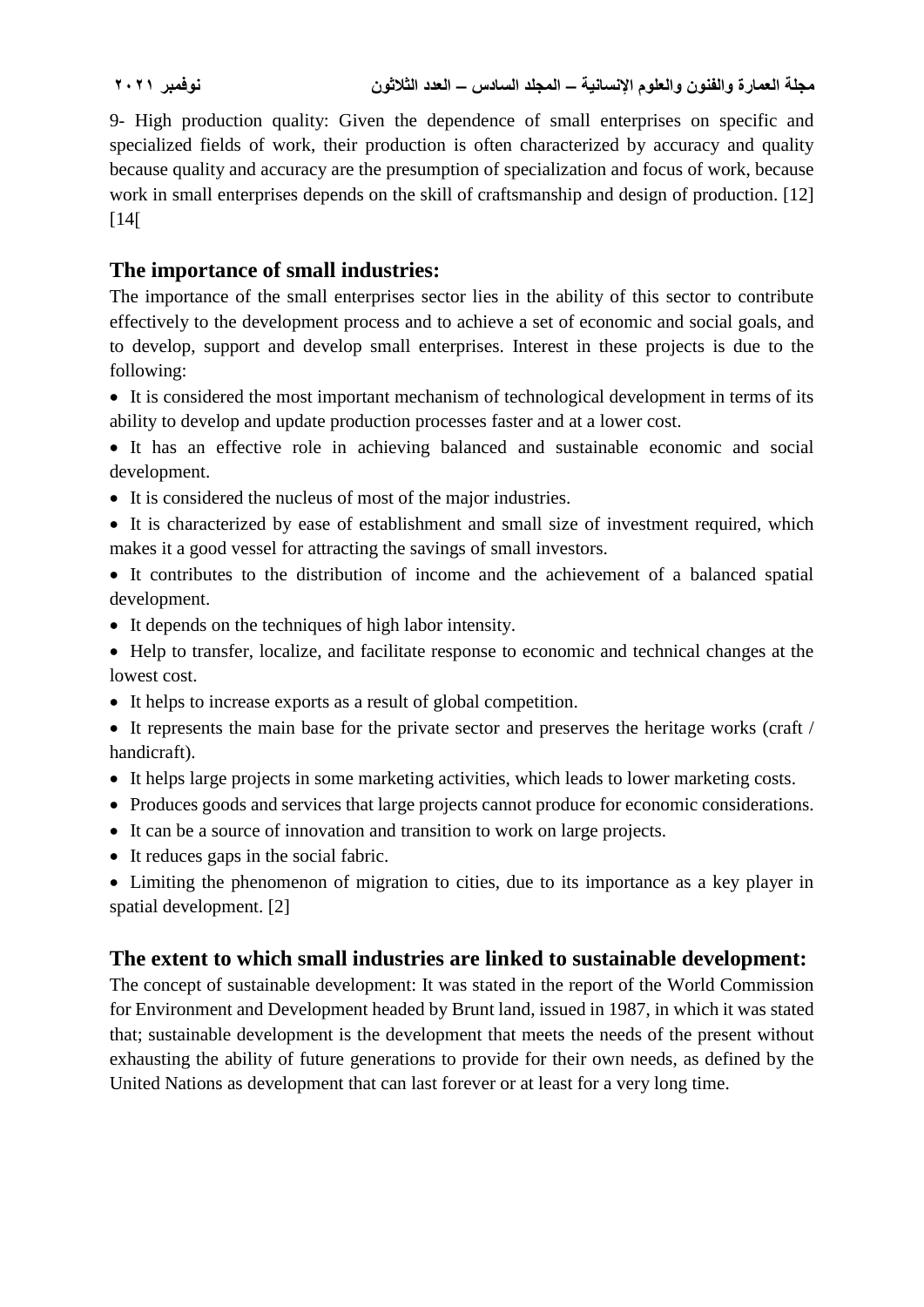## **The role of small industries in sustainable development:**

Small industries are distinguished by a set of positive advantages that are distinguishing them from others, which qualify them for an important role in bringing about sustainable development, especially in developing countries, perhaps the most important of which are:

 It is characterized by high flexibility in the adaptation of industrial processes, and it has the ability to face challenges and continue to compete in the market by changing and improving production methods and responding to the desires of consumers.

• Provides goods and services to low-income groups in society that seek to obtain them at relatively cheap prices, even if it is sometimes necessary to waive some quality considerations.

• Providing job opportunities for unqualified groups of young people who are not qualified to join large industrial establishments.

- Its role in fighting poverty and containing its negative social impacts.
- Assimilating women's energies. It is important to participate in the production process, whether by working in workshops and production units or by distributing work between homes.

 Developing human skills and training them in the arts of production, marketing and management.

 Its wide spread between regions, administrative units and even the countryside makes it more capable of achieving balanced development, social justice, reducing regional disparities, and reducing the phenomenon of migration from the countryside and from smaller cities.

• Their wide spread greatly reduces the costs of transporting products to consumers, thus they can obtain goods and services at an acceptable price commensurate with the modest capabilities of the poorest segments.

 By its nature, it needs a limited amount of inputs, which does not cause the depletion of natural resources, and thus preserving the rights of future generations.

 It has contributed to the integration of a large number of members of society into its industrial activities, and this helps to expand the size of the middle class and reduce the size of the poor class in society.

 Since it adopts individual and direct management in production and marketing operations, it contributes to the accumulation of administrative expertise and its capacity horizontally.

 Those in charge of it have a better ability to adapt to the market situation and search for markets to dispose of the production.

- Mobilize scarce domestic savings and invest in human skills.
- It is mostly considered environmentally friendly, and is not wasteful in depleting its wealth.

• It could later be a tributary to the large industrial projects gradually transforming them into medium and large.

## **Results:**

1. Local Libyan raw materials have a great role in developing ceramic products that help solve some economic problems.

2. Through small ceramic industries, one can reach ceramic products that help the development of the industrial field in Libya.

3. The advanced industrial countries have devoted great attention to small industries because of their great economic importance in developing countries.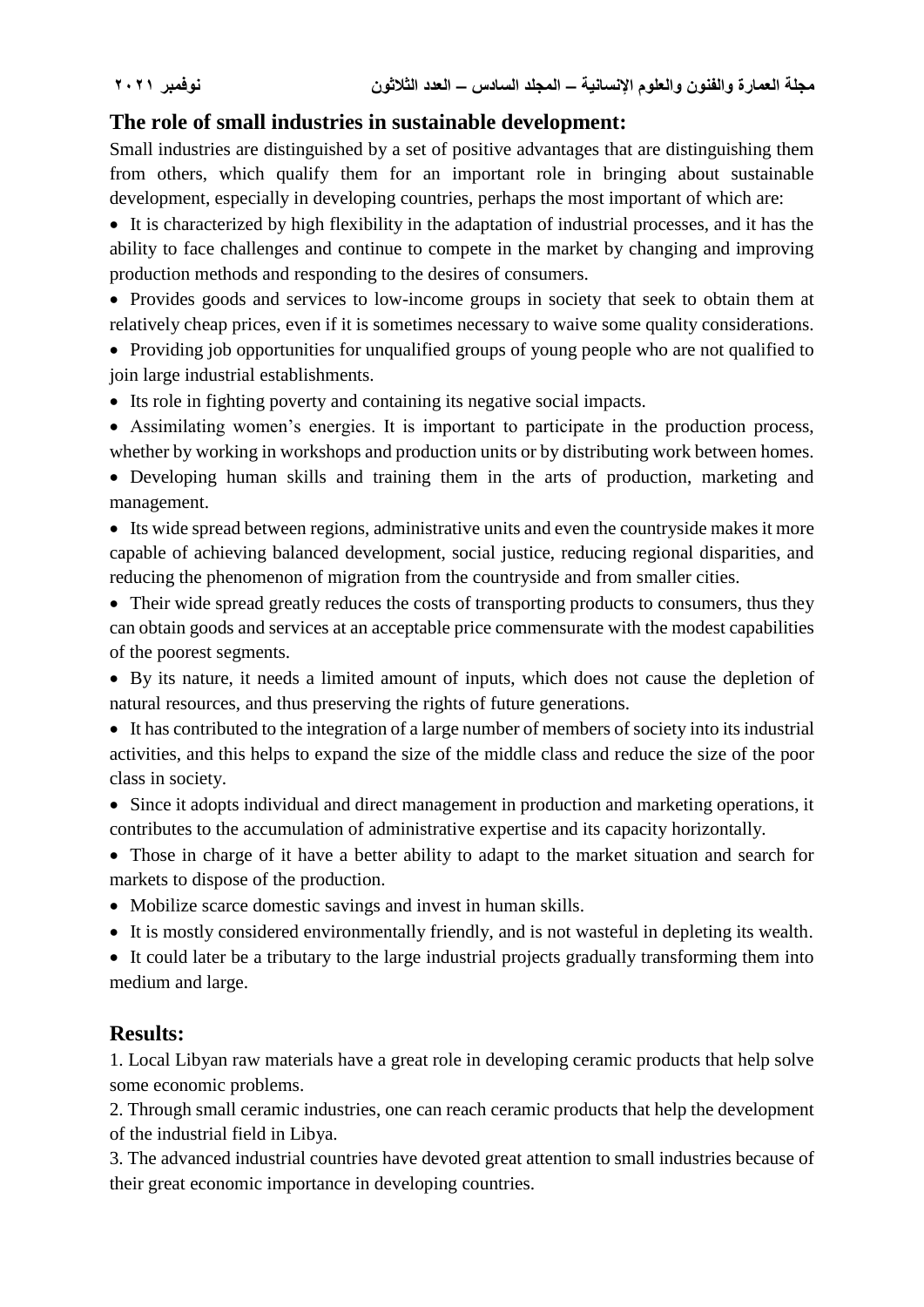4. It is possible to dispense with many imported products by using local raw materials.

5. The contribution of small industries, especially traditional industries, helps preserve the cultural identity.

6. The clay materials are not based on a place found in Libya, but are distributed over many places and cities, and this contributes to the spatial development of many Libyan cities.

7. The suitability of Libyan clays to the various ceramic forming methods involved in small ceramic industries.

8. The success of the clays used in molding by casting alone without relying on modifiers such as feldspar and others, because this technique does not work with many types of clays.

9. Using local materials can produce high-quality shapes that help in developing the economic aspects of the Libyan society.

# **Recommendations: The researcher recommends the following:**

1. Experimenting with clays used in industrial ceramics (ceramic tiles, sanitary ceramics, refractories, etc.) to know their potentials more broadly.

2. By creating chemical formulations of Libyan ceramics, the economic aspects of our society can be developed.

3. Experimenting with other sites in Libya that are untapped, in ceramic industries, to see their results and potentials.

4. Establishing a specialized training unit for small ceramic industries, including traditional craft industries in colleges, to provide support and advice to those interested in this field.

5. Holding seminars, training courses and workshops to find out the developments, problems and obstacles facing this sector.

6. Emphasis on introducing the concept of traditional craft industries into the educational curricula of art colleges and higher art institutes.

7. Urging the colleges for students to undertake graduation projects and ideas that serve this field, while providing permanent advice on developing the creative side, whether for students or workers in this field.

## **References:**

1. El-Munazama El-Alamiya Lelmalakeya El-Fakareya "Wepo" El-Malakeya El-Fakareya Wa El- Maaref El-Weraseya Wa El-Maaaref El-Taqledeya Wa Ashkal El-Taapeer El-Thakafy El - Taqaledy , 2015,P15,17.

2. Rihan, Ibrahim Ibrahim, Magdi Ali Yahya," mashroaat refeya saghera " gameat ein Shams, koulyat el- zeraa, markez el-taleem el-mafatoh, tab3aa ola, 2007) p. 22.

3.Obaid, Ibrahim Abdel-Salam, Salah El-Din Triki, "el-mawad el-kham wa amaken tawagodaha begamahiraiya el-ozmaa", marakez el-bohouth el senaaia, 2000. P25

4. Shaiban, Asia, "dawar el-moasasat el saghera wa el motawaseta fe el-tanmeya elektisadaiya halit el- senaat el-taqeledeya wa el-heraf fi Algeria", resalat magester, gamat Algeria, kesm eloloum elektesadya, 2009, pp. 106.105.

5. Gouda, Ayman Ali, "waad barnamig letanmiya motagat khazaf elstodyo el-balat el-yadawy fi misr", bahs manshor fi el-motamar el-dawaly el-sani legamat el-menya, fi mahewar el-taawin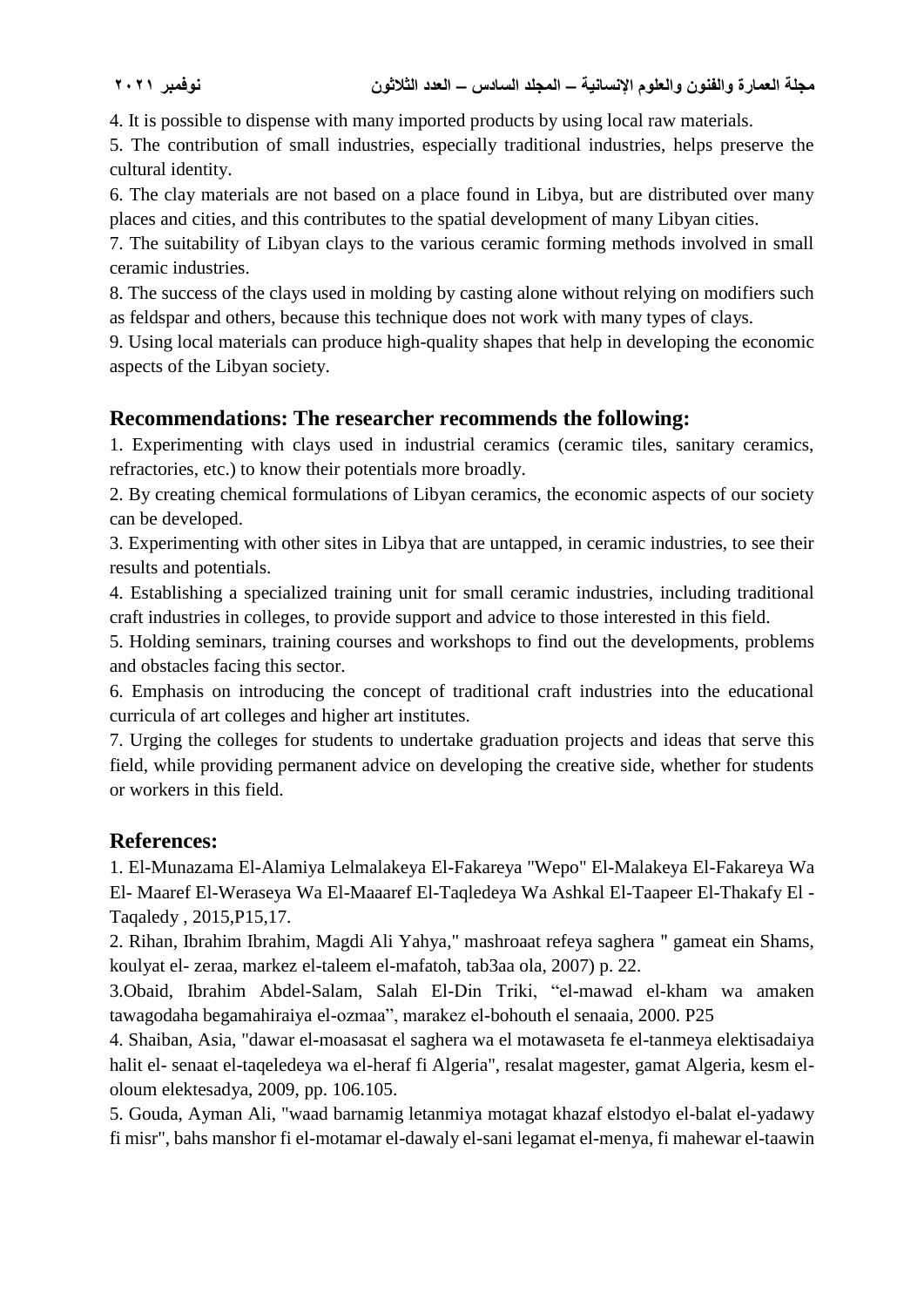el-araby el- gharby fi magal el seyaha wa sobel tanshitha wa asaar zalik ala el hewar ben el thakafat 2010.

6. Al-Janabi, Al-Zahra, "el senaat el saghera wa dawaraha fe el tanmeya el mostadama fe mohafazet Babel" magalat markez Babel lelderasat el ensaneya, 2017, el adad 1.

7. Bin Al Amoudi, Jalila, "estrategeyat tanameyat el senaat el taklideya wa el heraf be fi Algeria 2003-2010", resale magestear, gameat kasede mereyah - Ouargla, koleyat el oloum el eqtesadeya, el oloum el togareya wa oloum eltaseer, kasem el oloum el ektasadeya, 2012, pp. 4,6.

8. Al-Asraj, Hussein Abdul-Muttalib, "dour el-mashroaat el-saghera wa el-matawasita fe eltanmeya el -senaya fe el dewal el arabeya " Abu Dhabi, markaz Emirates lelderasat wa el-bahoth el-ectategeya , No. 140, 1, 2009, p. 12

9. Saleh, Tariq Al-Hadi, Anwar Abdul Karim Al-Basir, "dawr el-senaat el-saghera fe tanmeyat el-ektsaad el lebyi el-gadid", el-magala el elmeya - koleyat el-tarbeya el- badaneya wa oloum el-reyada , gameat Ttipoli, Libya, 2011, No. 16, pp. 226, 227.

10. Khalil, Abdel-Razek, Adel Naqmouch, "dawer el-senaatel-saghera wa el-motawaseta fe el -tanmeya elektsadya", waraka moshareka fe el moltaqa el dawely hawel "esterategeya el hakoma lelqada ala elbatala wa el tanmeya elmostadama", koleya el oloum eleqtesadeya wa el tegareya wa oloum el taseer, gameat el masela, Algeria 2011.

11 . Abdullah Shamia, "el mashroaat el saghera el khayar el afadel leleketsad ellebyi," el monadama ellebeya lelseyasat wa elstrategeyat, 2016, pp. 6,7.

12 . Al-Qihawi, Laith Abdullah, Bilal Mahmoud Al-Wadi, "elmashree elreyadiya elsaghera wa el motawaseta", Jourdain, dar el haamd lelnasher wa eltawazee ,tabaa 1, 2012, p. 14.13.

13 . Salman, Maysa Habib, Samir Al-Abadi, "el mashroaat el saghera wa asarha el tanmawy ", Jourdan, marakaz el-ketab el-akademe, el tabaa 1, 2015, p. 14.13.

14 . Al-Hammadi, Muhammad Amer, "mafahoum wa khasaes wa el mashakel alaty towageh tanmeyat wa tatwear el senaat el soghra fe Libya", magalet el oloum eleqtesadeya wa el oloum el ceyaceya , gameat, Al-Zaytoona, Libya, pp. 269, 270, 271.

15 . Kafi, Mustafa Youssef, "beaat wa tkanologyaat edarit el mashroaat el saghera wa el matawaseta "el Jourdai, makatabet el mogtama el araby lelnasher wa el tawaze, el taba 1, 2014" p. 29-32.

16 . Al-Shaibani, Miftah, and others, "tekanologeya el ceramic el mawad el khaam", makatabet tarapoles el elmeya el alameya , 1996, tabah 1, pp. 12-15.

17 . Al-Shaybani, Miftah, Muhammad Al-Haddad, "el tashakel el khazafe ", el marakez el watany letakhtit el taalem wa el tadareb, Libya, tabaa 1, pp. 119-132.

18 . Khalil, Noha Ibrahim, "el senaat el saghera wa dawaraha fe el tanameya eleqtasadeya wa el seyaha " Alexandria, moasaset shabab el gameaa, 2009, p. 15.

19 . Al-Mahmoudi, Naela Al-Munir, "el senaat el taqaledeya fe Libya el wakee wa el afaq," el magalah ellebeya lelderasat, Dar Al-Zawia lelketab – Libya el adad 6, 2014, pp. 165,155,154.

20 . Maarouf, Nazih, "dawer el heraf el yadaweya fe tanashet el ketaa el seyahe fe el alam el eslamy el qora el herafeya band gaded ala agenda zeyarat el wafood el seyaheya, marakez el abahath leltarek wa el fanon el eslameya bestanbol (Arsika), Saudi Arabia, Riyadh, 2006, p. 6. 21 . Labib, Hala Mohamed, "edaret el mashroaat el saghera fe el watan el araby dalel amaly lekayafeyat el badh bemashroh saghir wa edaratoo fe zel el tahadeyat el moaserah ", Cairo, el monazama el arabyya leltanmeya el edareya, 2001, p. 15.